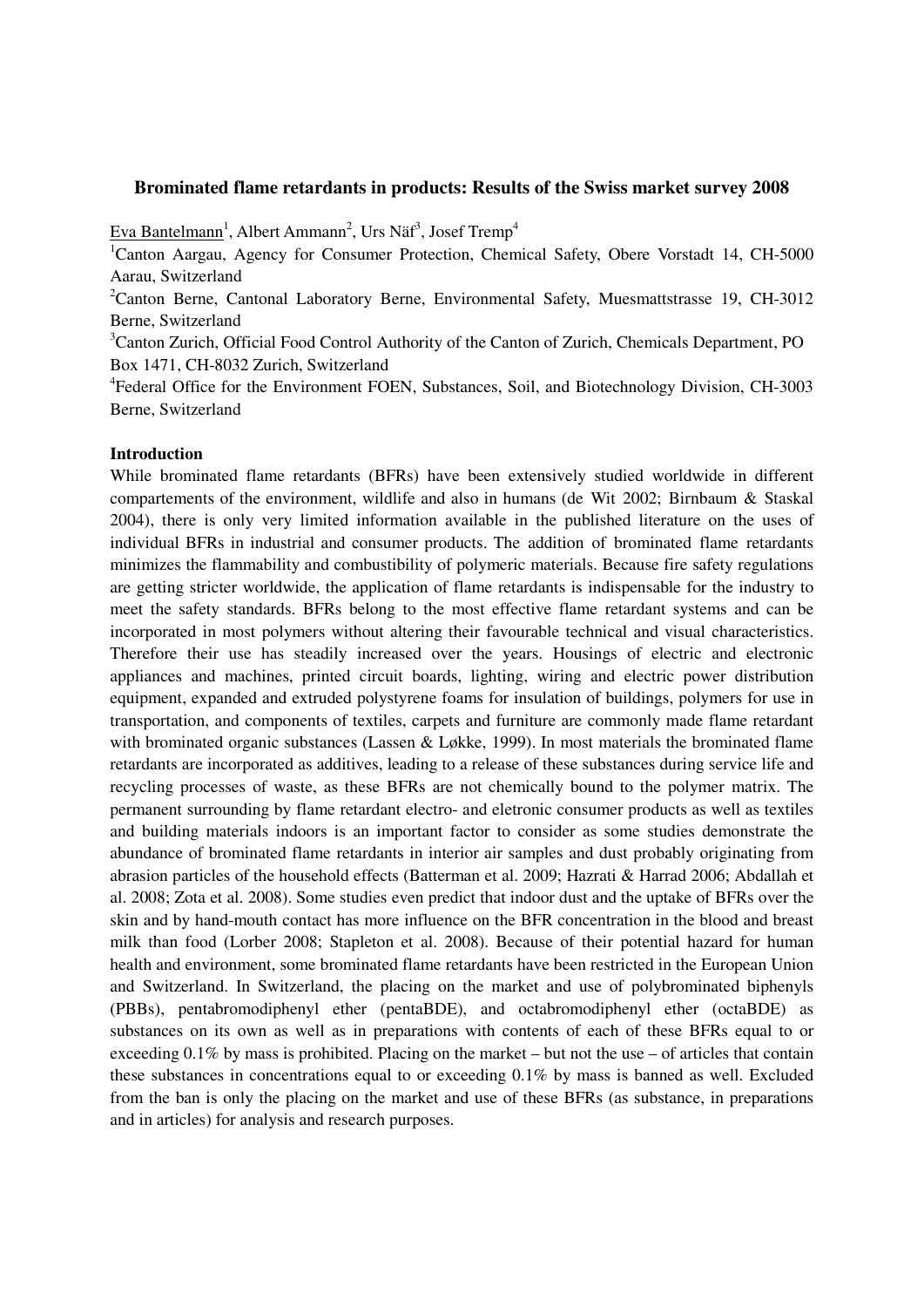This study gives an overview of a national market survey regarding selected BFRs in polymer parts of a wide range of industrial and consumer products, including electrical devices, building materials and lighting equipment. The aim of the survey was to evaluate the compliance of commercial articles with the provisions of the Swiss restrictions on BFRs described above. As Switzerland is Clearing House Country for the OECD activities on voluntary risk management action on BFRs, the Swiss Federal Office for the Environment was also interested to get information on the current use of tetrabromobisphenol A, decabromodiphenyl ether (decaBDE), and hexabromocyclododecane (HBCD). DecaBDE and HBCD are currently discussed as candidates for future restrictions.

### **Materials and Methods**

The national survey was carried out in 2008 with the participation of authorities of 18 Cantons, charged with the enforcement of the chemicals legislation. The analytical work has been shared by 6 cantonal laboratories supported by the Swiss Federal Laboratories for Materials Testing and Research (Empa) for quality control. Selection of the article categories have been based on fire safety requirements and on data about the importation of selected goods provided by the federal custom authority. Sampling of articles has been carried out by inspectors of the cantonal authorities in manufacturing and importing companies of selected article categories. A semi-quantitative, non-destructive X-ray method (e.g. handheld Niton XLt-797 XRF analyzer, Thermo Scientific) was used on site for selection of articles that contain bromine in at least one component at concentrations above 500 mg/kg. Bromine was used as a screening parameter for BFR. The bromine concentration of 1907 components out of 1359 articles were measured in total. The reliability of the x-ray method was pre-examined by comparing its results with the neutron activation analysis (NAA), based on measurements of 60 polymer containing components from different articles. The comparison of these two independent methods showed an excellent correlation for bromine. Only articles containing more than 500 mg/kg bromine were collected for further analysis of BFRs. The concentration of the target substances PBB, pentaBDE, octaBDE, decaBDE, HBCD and additive TBBPA have been determined by GC/MS, GC/ECD or LC-MS/MS, depending on the substance and the available equipment of the individual laboratories. All data were assigned to the appropriate category of the individual articles, defined by the European WEEE-directive (DIRECTIVE 2002/96/EC), and a few additional categories.

### **Results and Discussion**

25 % of the articles tested by the handheld XRF analyzer contained more than 500 mg/kg of bromine. In particular plastic components of the category "Automatic dispensers" as e.g. professional coffee mashines for gastronomy and "Lighting equipment" contained bromine substances. 214 component samples with bromine concentrations  $\geq$  500 mg/kg were analysed for the BFR target substances. The relation between the bromine concentration and the analytical confirmation of the target substances is shown in Fig. 1. Samples with bromine concentrations between 15-20 % covered most of the target substances. As illustrated in Figure 2, 28 % of all analyzed 214 samples contained at least one of the BFR target substances. The highest portions of BFR target substances were found in samples belonging to the articles categories "building materials" and "IT and telecommunications". However, the latter category comprises only 7 samples and can therefore not be considered as representative. From all samples containing a target substance, most (each 40 %) contained decaBDE or TBBPA. No pentaBDE and PBB has been detected in all the samples. Two samples belonging to the lighting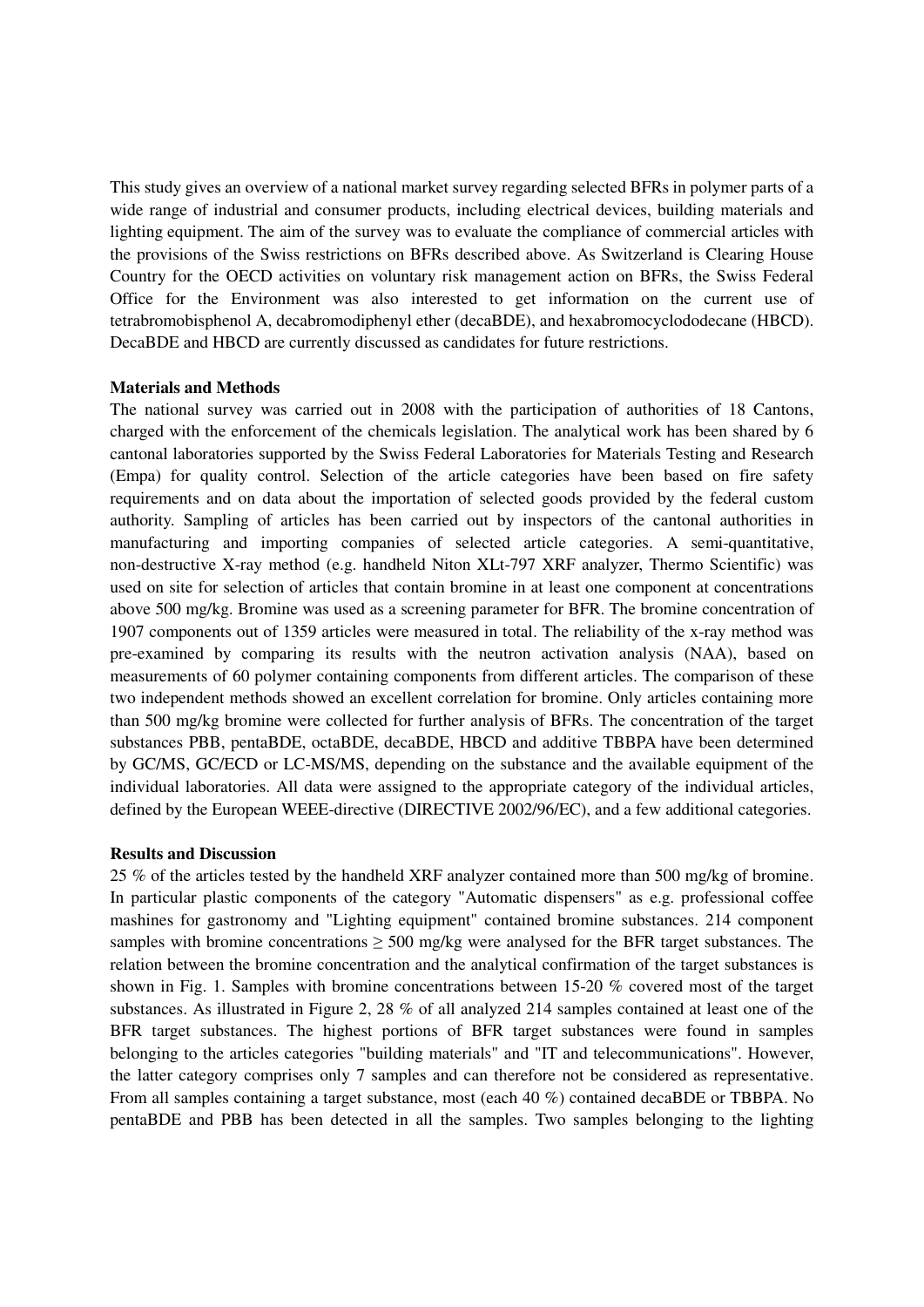equipment had to be classified as "non compliant to legal obligations" by the cantonal authorities, because they contained octaBDE. 17 samples contained decaBDE, which has been banned in the EU but not yet in Switzerland. Only in 7 % of all 1907 components that have been analysed on site by XRF screening within this market survey one or more target BFR were found, whereas 18 % contained other bromine substances as a likely component of other, non-target brominated flame retardants.



Fig. 1: Bromine concentration distribution of samples analysed for the target brominated flame retardants (BFRs) and their fractions with identified target BFRs.



Fig. 2: Percentage of target substances and other brominated substances based on the analysed samples per product category.